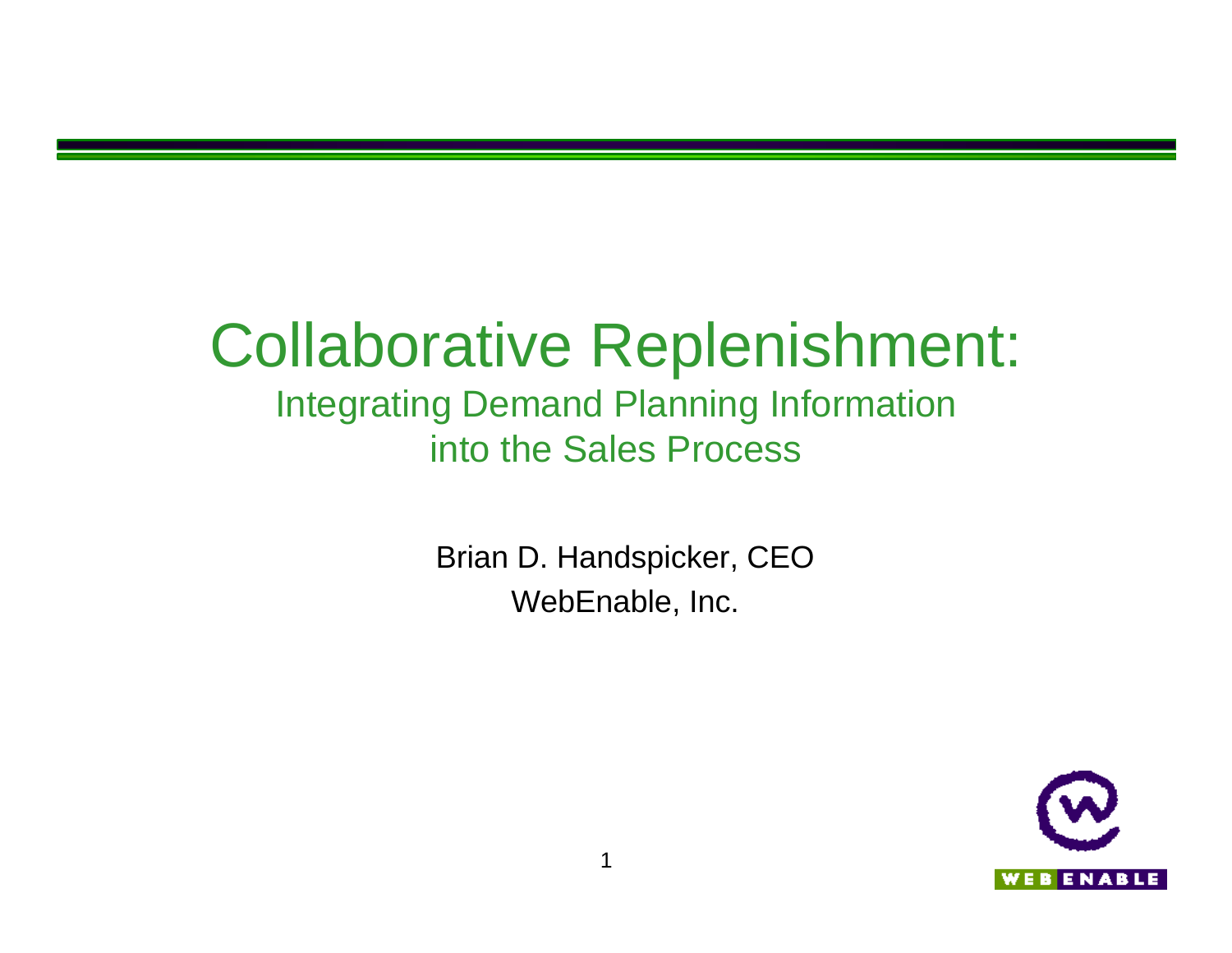# Extended Supply Chain

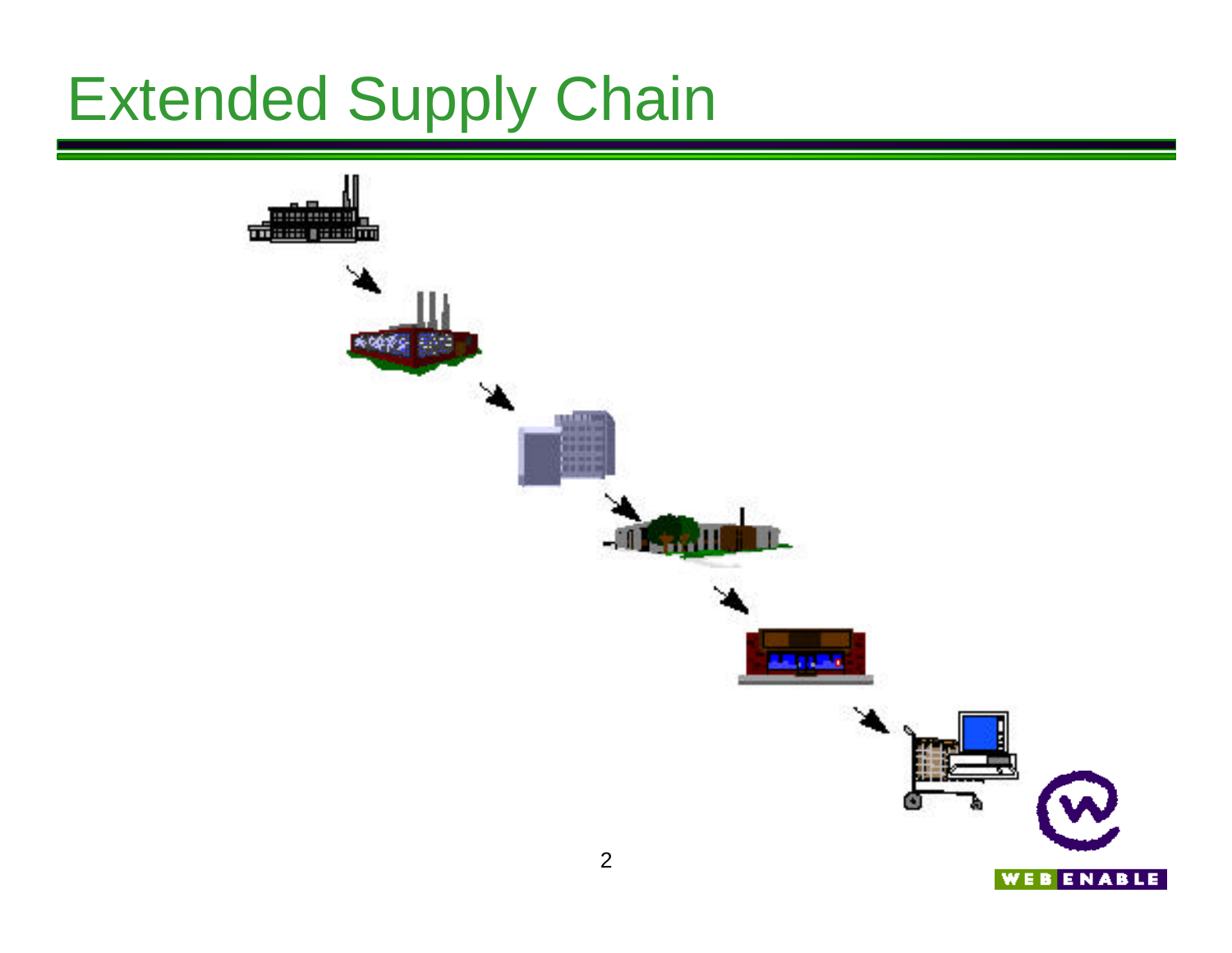#### Collaborative Planning, Forecast & Replenishment

Developed by VICS Retail Working Group (RWG) for Retail Extended Supply Chain - "Just in Time Shelf Stocking"

**Example 25 Collaborative Planning** ▶ Promotions Plans drives Forecasts **Example 25 Collaborative Forecasting** ▶ Demand Forecasts drives Replenishment **Example Collaborative Replenishment** ▶ Replenishment Orders drives Sales

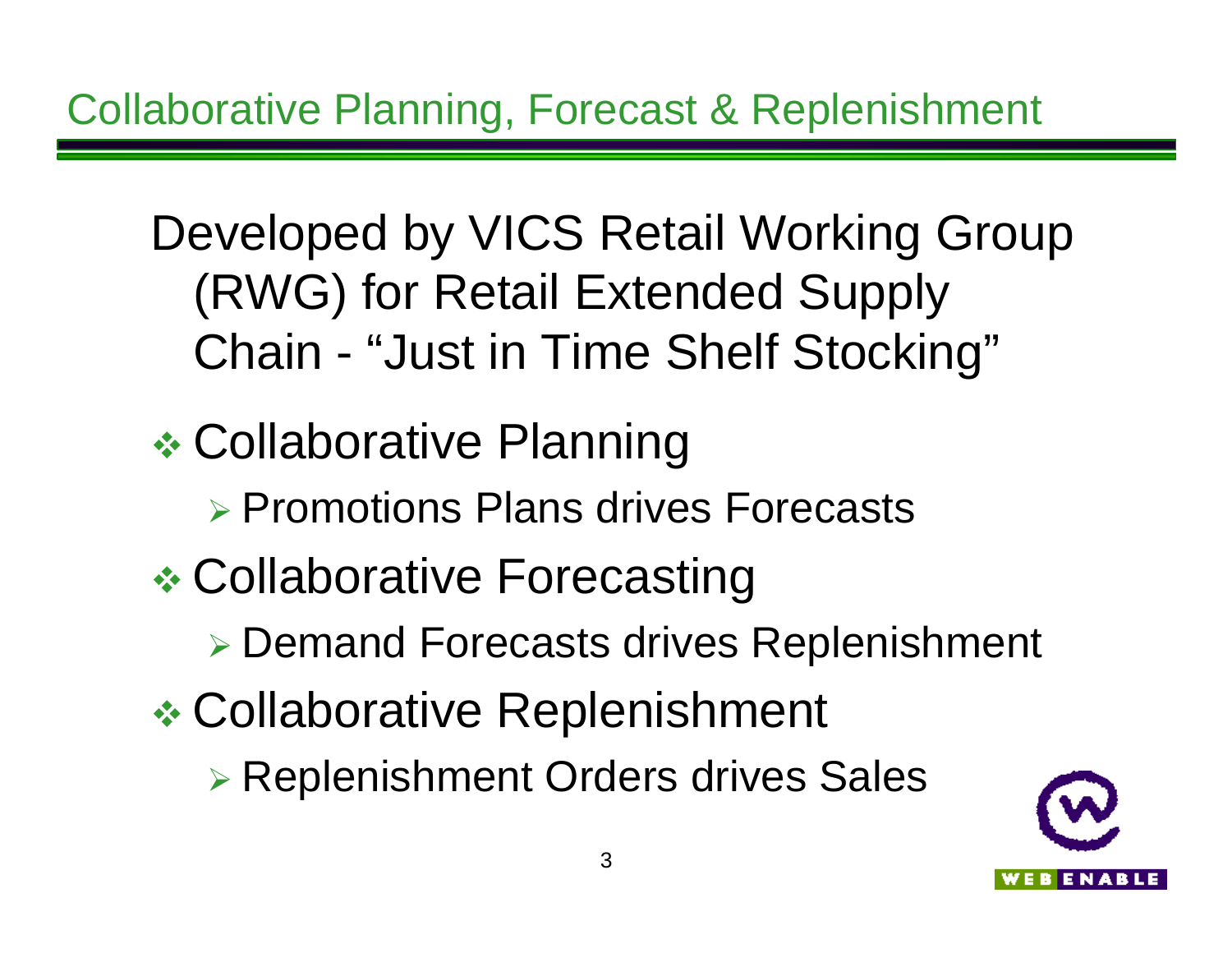Virtually no tools for communicating demand planning and advanced scheduling information outside of manufacturing.

> **Demand Planning Information**

Team members from services, sales, and marketing unable to access this critical sales information.

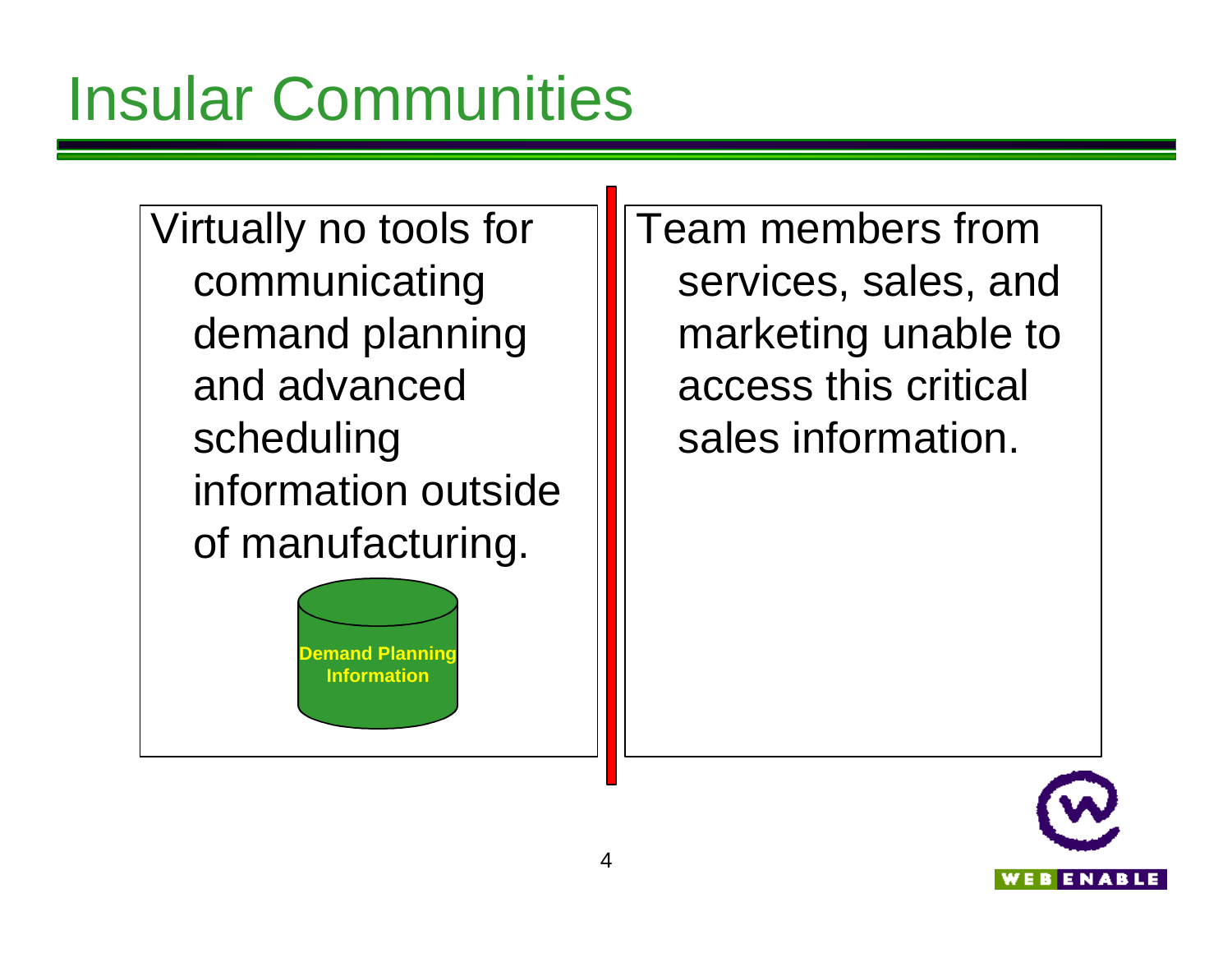Multi-tier Suppliers and OEMs exchange Collaborative Planning Forecasting and Replenishment information to drive manufacturing, marketing and sales processes.

- $\div$  Logistics Managers
- $\div$  Sales Managers
- **❖ Marketing Managers**

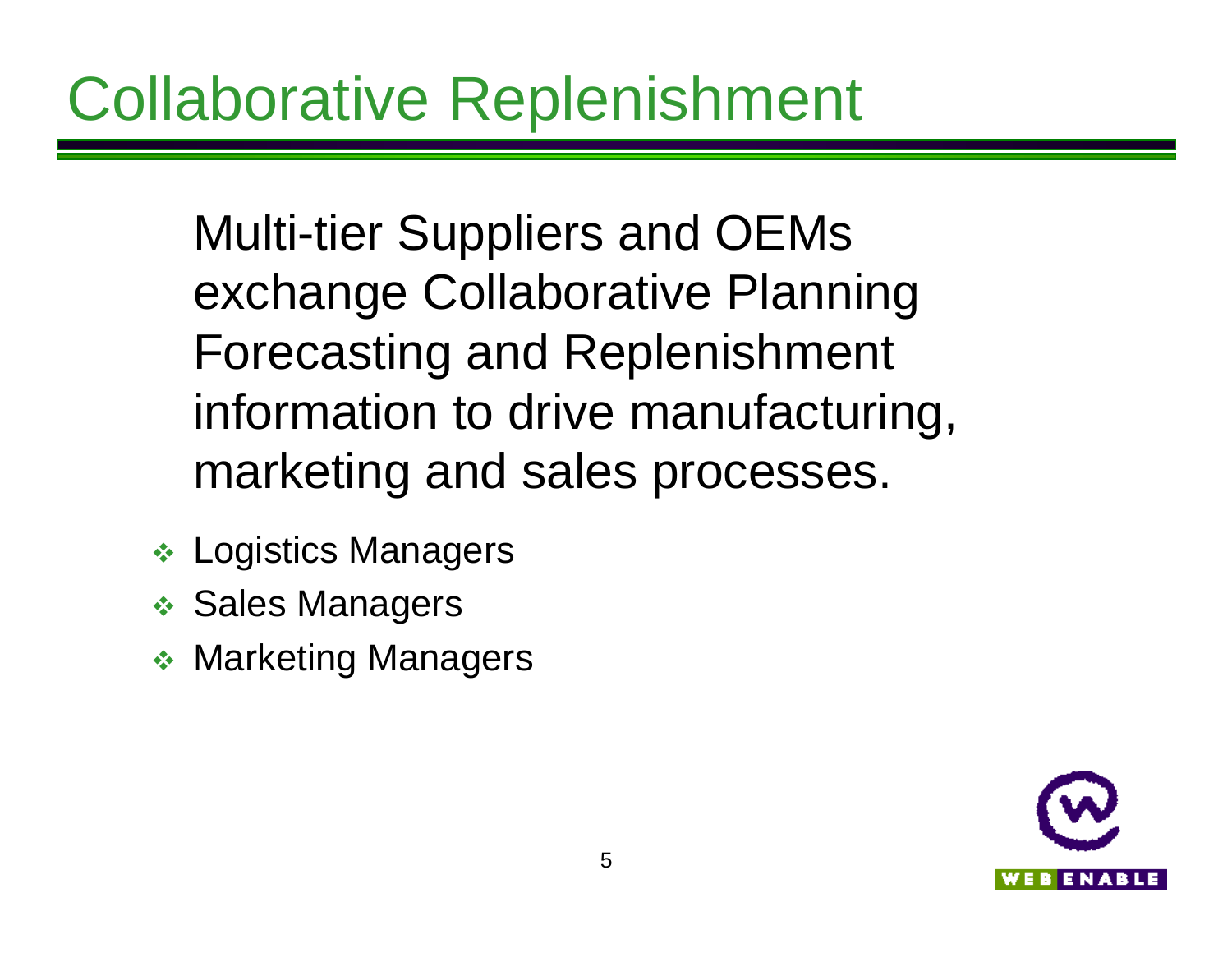# Collaborative Replenishment



**WEBENABLE**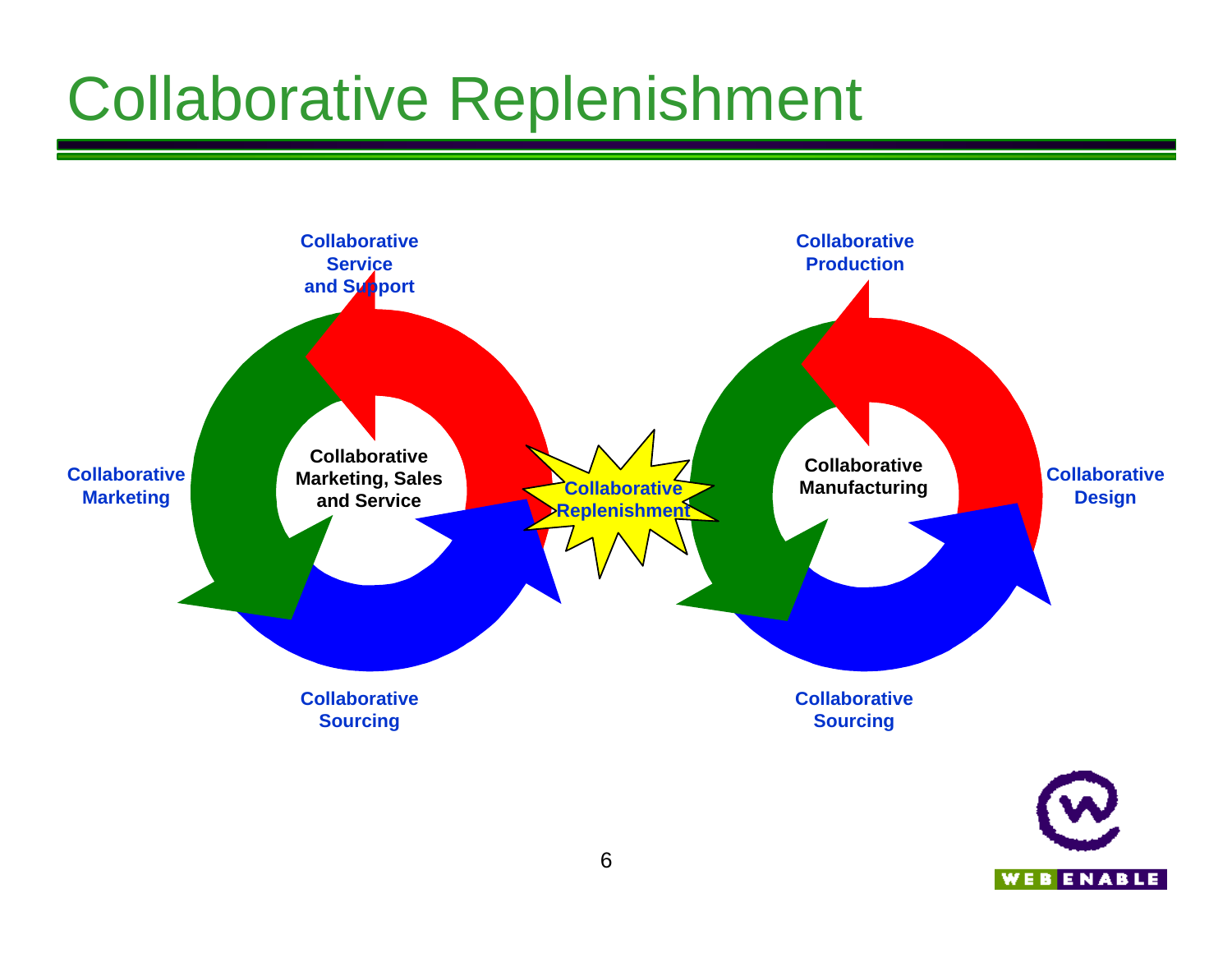### Collaborative Marketing, Sales & Service



WEBENABLE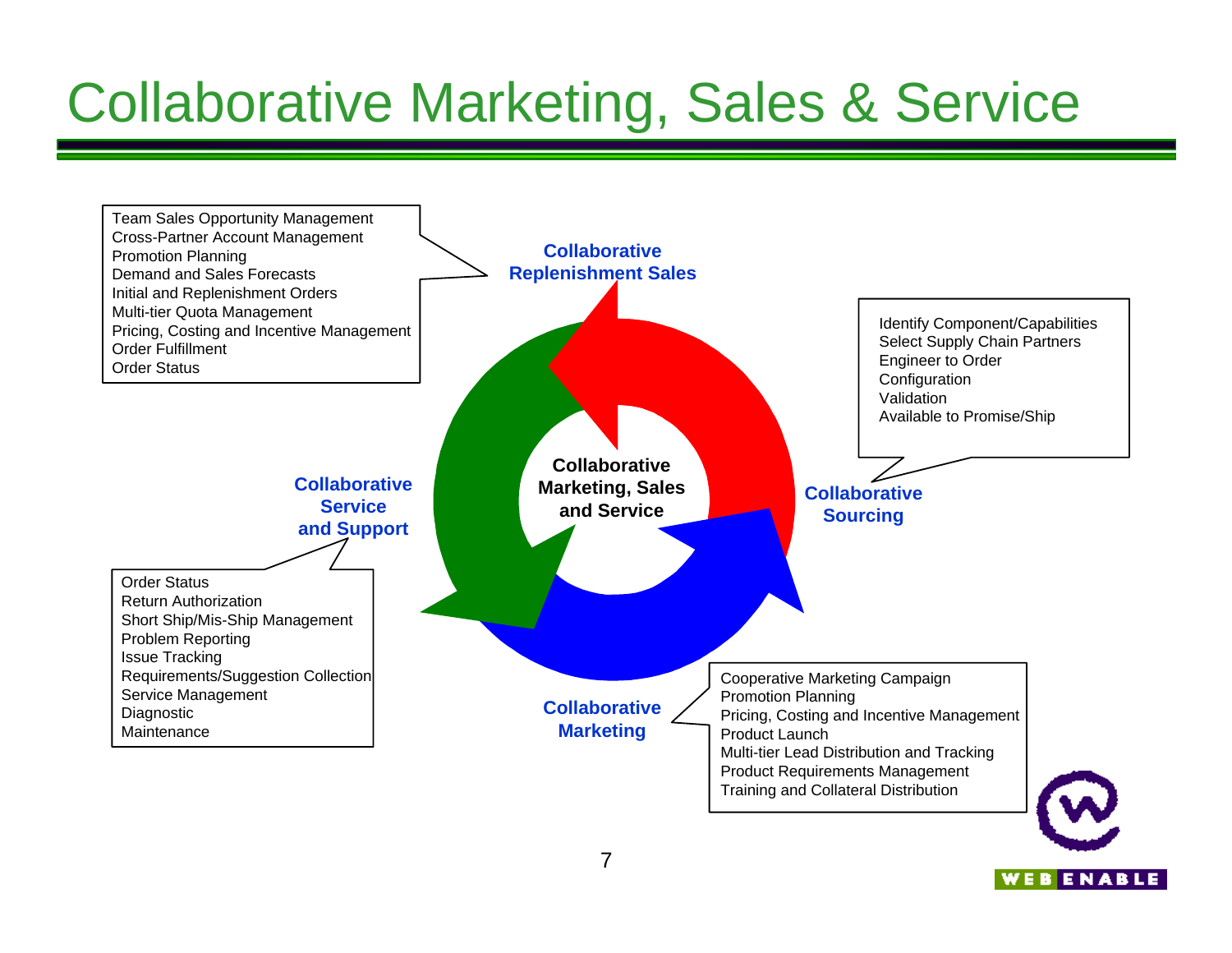# Collaborative Manufacturing



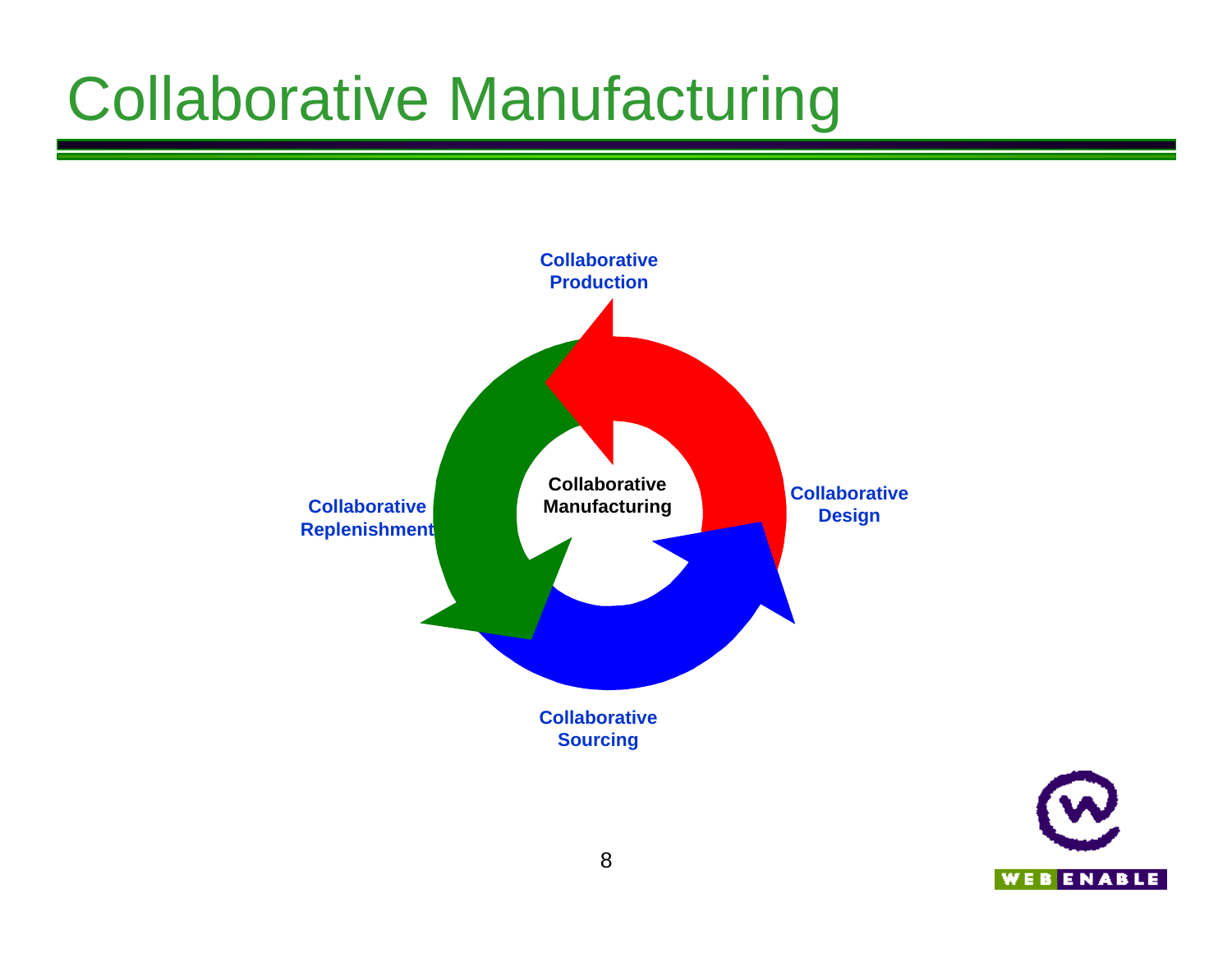#### Demand-Enabled Extended Sales Chain

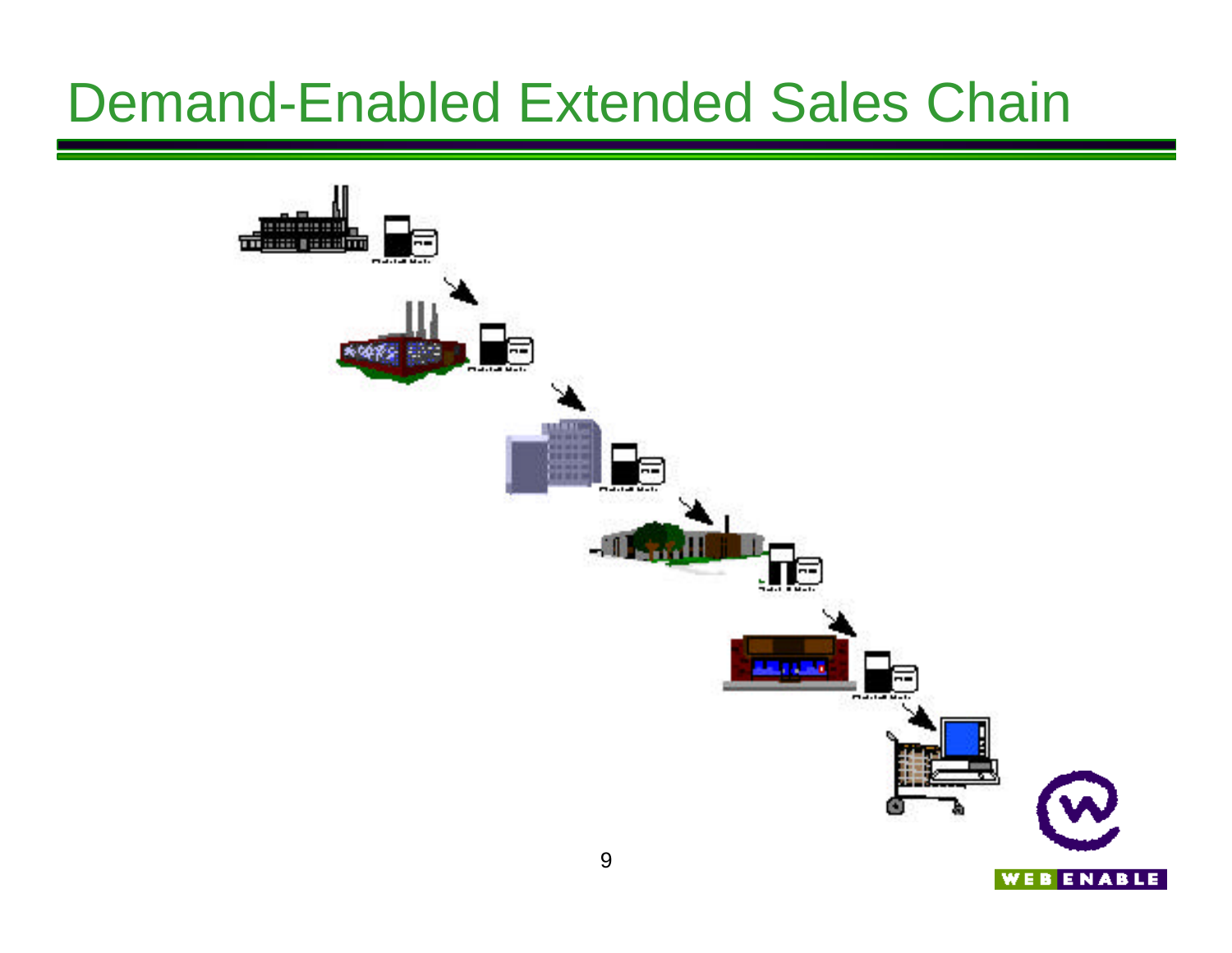Challenge: Bring Logistics and Manufacturing professionals together with Sales and Marketing professionals to enable Collaborative Replenishment:

- $\triangleq$  Integrate Promotion Planning with Marketing Campaign Systems
- $\cdot$  Integrate Replenishment Forecasts with Sales Planning Systems
- **◆ Integrate Replenishment Order with Order Fulfillment Systems**

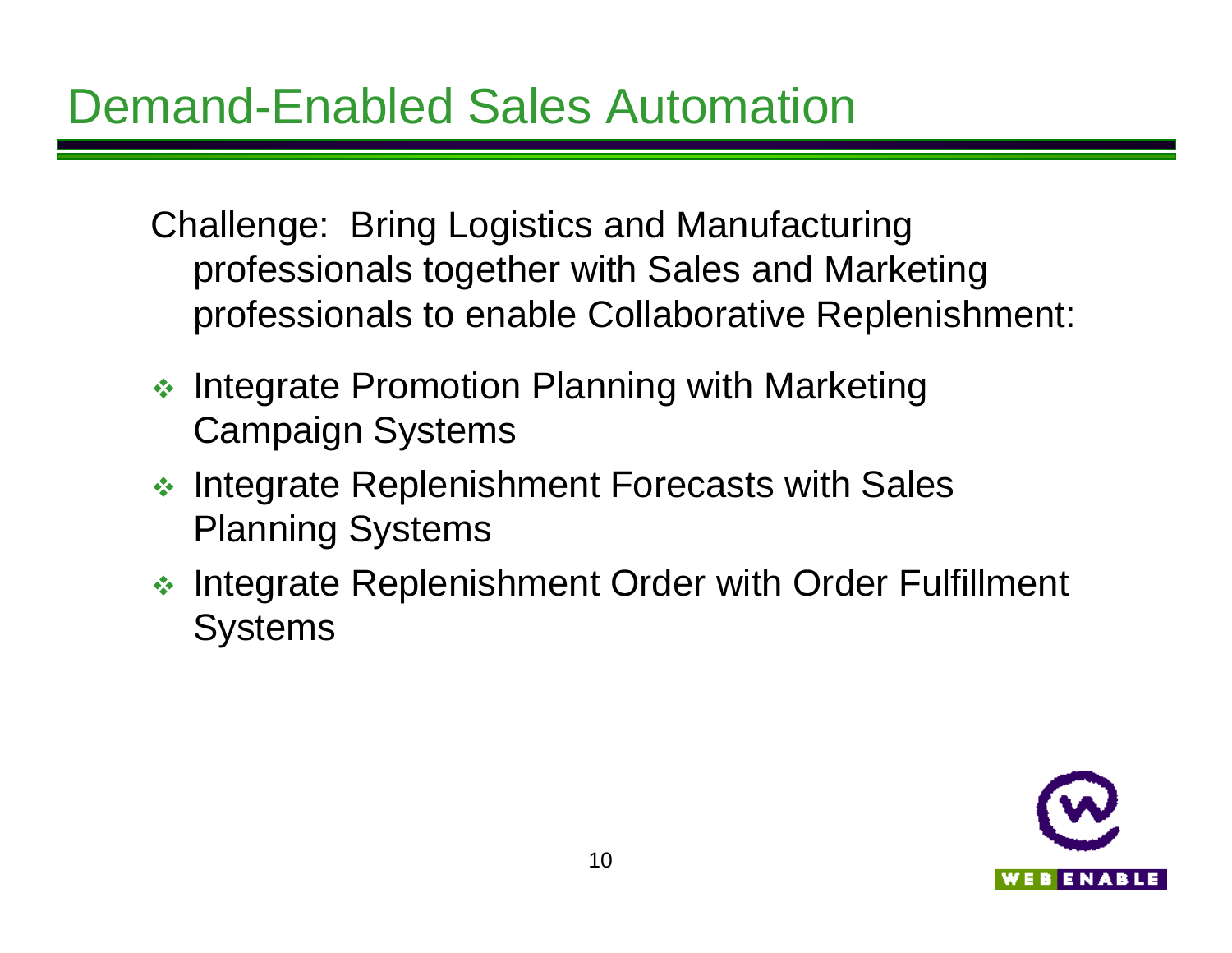# Demand Enabled Sales Management

| WebEnable Marketing Encyclopedia - Microsoft Internet Explorer<br>Edit View Go Favorites Help<br>File<br>6<br>⇦<br>$\Rightarrow$<br>Γী<br>◙<br>Back<br>Stop<br>Refresh<br>Home<br>Forward | Θ.<br>*⊦<br>Search Favorites                             | AÎ<br>q.<br>é<br>Print<br>Font<br>Mail                                                                                                                                                                     | 國<br><b>Address</b>                                                                                                                                         | $\Box$ D $\mathbf{x}$<br>$ $ Links |
|-------------------------------------------------------------------------------------------------------------------------------------------------------------------------------------------|----------------------------------------------------------|------------------------------------------------------------------------------------------------------------------------------------------------------------------------------------------------------------|-------------------------------------------------------------------------------------------------------------------------------------------------------------|------------------------------------|
| <b>CATERPILLAR</b>                                                                                                                                                                        |                                                          |                                                                                                                                                                                                            |                                                                                                                                                             | <b>WEBENABLE</b>                   |
| Opportunities<br>Welcome                                                                                                                                                                  | Accounts<br>Sales                                        | Marketing<br>Products                                                                                                                                                                                      | Problems                                                                                                                                                    | Training                           |
| <b>E-G</b> Caterpillar Opportunities<br>Anderson Opportunity                                                                                                                              | Name<br><b>Description</b><br><b>Status</b><br>Magnitude | : Anderson Opportunity<br>: For your approval<br>: UNDER_DEVELOPMENT<br>$: $1M - $2M$<br>Account   Bids   Leads   Orders   RFPs/RFQs   Sales Plans                                                         |                                                                                                                                                             |                                    |
|                                                                                                                                                                                           |                                                          | Name<br><b>Account Number</b><br><b>Main Phone</b><br><b>Main Fax</b><br><b>Primary Acct Rep</b><br><b>Backup Acct Rep</b><br>Volume<br><b>Classification</b><br>Capitalization<br>Revenue<br>$\leftarrow$ | : Anderson Farming<br>:56rty09-a<br>: 203-554-2000<br>: 508-384-1205<br>: Kimberly Marble<br>: Frederick L. Thomas<br>:3<br>: Silver<br>: \$15M<br>: \$1.2M | ×.                                 |
| Selection Complete.                                                                                                                                                                       |                                                          | न न                                                                                                                                                                                                        |                                                                                                                                                             | Ø                                  |